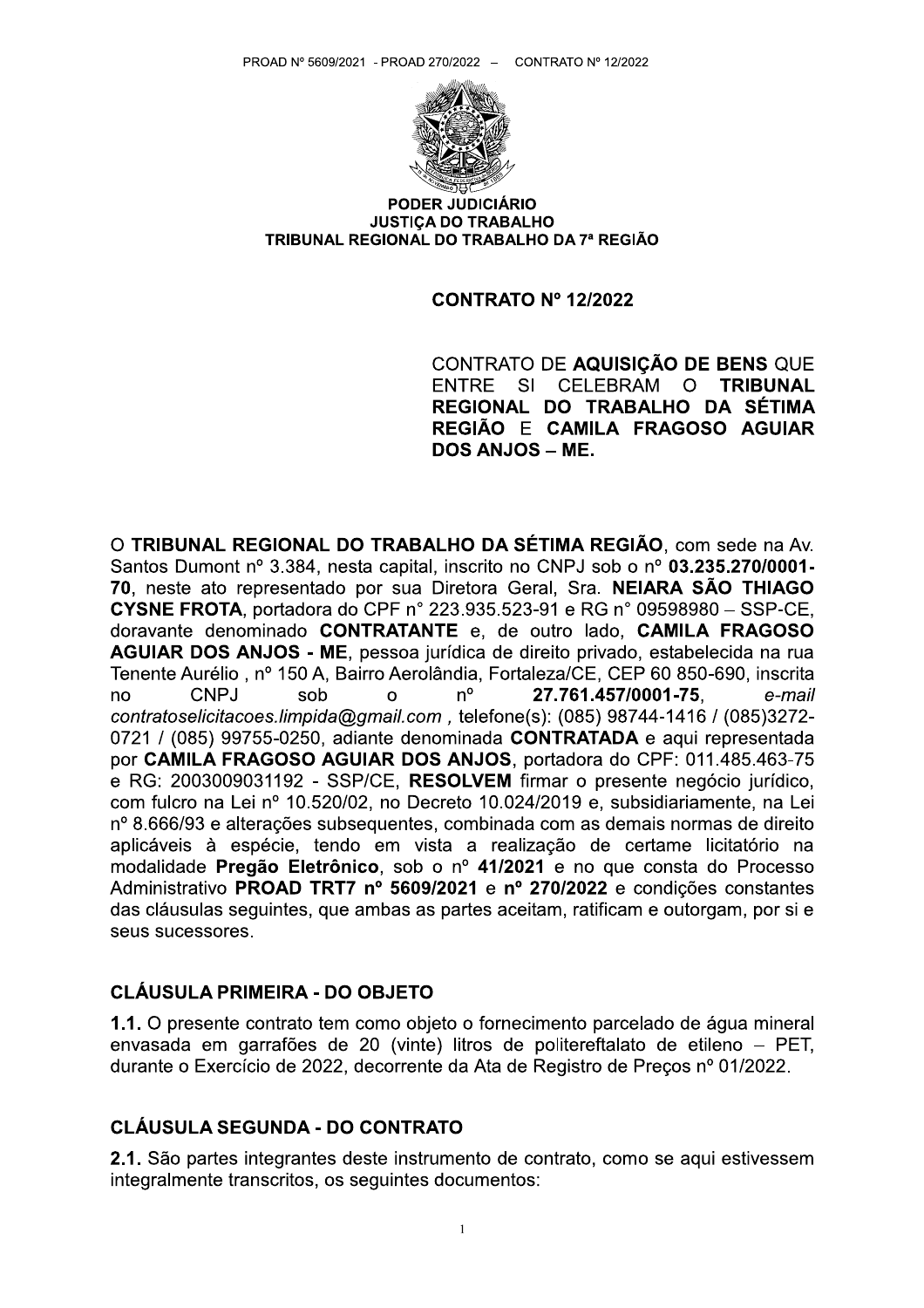a) Edital do Pregão Eletrônico nº 41/2022 com o Termo de Referência e seus respectivos anexos.

b) Proposta apresentada pela CONTRATADA.

2.1.1. Considera-se expressamente revogado o contido na Proposta apresentada pela CONTRATADA que disponha em contrário ao estabelecido neste termo de Contrato.

# **CLÁUSULA TERCEIRA - DAS ESPECIFICAÇÕES DO OBJETO**

3.1. Os garrafões deverão ser envasados mediante processo totalmente automatizado e asséptico, com tampa impermeável e lacre de segurança.

3.2. O fornecimento dos vasilhames (garrafões) será realizado mediante comodato.

3.3. A quantidade de garrafões a serem fornecidos em regime de comodato é de até 66 (sessenta e seis) para a Vara do Trabalho de São Gonçalo do Amarante.

3.4. O quantitativo corresponde ao do consumo mensal estimado indicado no Anexo III - Termo de Referência - Fornecimento de Água Mineral Envasada - Exercício 2022 – Estimativa de Consumo Mensal – Quantidade Máxima de Garrafões em Comodato e no Anexo I - Termo de Referência – Fornecimento de Água Mineral -Exercício 2022 - Grupos, Itens e Quantitativo Estimado - Preco Médio.

# CLÁUSULA QUARTA – DO LOCAL E HORÁRIO DE ENTREGA DO MATERIAL

4.1. O material deverá ser entregue sem ônus para o TRT - 7ª Região, nos dias e locais relacionados no Anexo II do Termo de Referência, em dia útil, nas quantidades informadas pelo Fiscal do contrato, no ato da entrega.

4.1.1. No Complexo TRT Aldeota, situado na Rua Vicente Leite, 1281, Aldeota, nesta capital, às segundas-feiras, quartas-feiras e sextas-feiras, no horário compreendido entre 8h e 11 horas. A entrega será efetuada no interior da copa de unidade (Núcleo, Seção ou Divisão) existente em cada um dos 3 prédios que formam o complexo (Prédio Anexo I, Prédio Anexo II e Casa Sede), via romaneio de pedido tipograficamente numerado.

4.1.2. Nos Prédios da Antiga Sede e do Anexo I do Fórum Autran Nunes, sitos na Av. Duque de Caxias, 1150, Centro, e Edifício Dom Helder Câmara, na Av. Tristão Gonçalves, 912, nesta capital, às segundas-feiras, quartas-feiras e sextas-feiras, no horário compreendido entre 13h30min e 16 horas. A entrega será efetuada no interior da copa de cada Vara ou Diretoria/Setor via romaneio de pedido tipograficamente numerado.

4.1.3. Nas Varas da Região Metropolitana e Interior do Estado do Ceará, situadas nos endereços constantes no Anexo II do Termo de Referência, em dia útil, guinzenalmente, no horário compreendido entre 8h e 14 horas. A entrega será efetuada via romaneio de pedido tipograficamente numerado.

4.1.4. Quando a previsão de entrega ocorrer em dias em que não haja expediente no Órgão, o objeto deverá ser entregue no dia anterior.

4.1.5. A entrega deverá acontecer independente de qualquer contato do Contratante.

# **CLÁUSULA QUINTA – DO PRAZO DE RECEBIMENTO**

5.1. O presente objeto será recebido: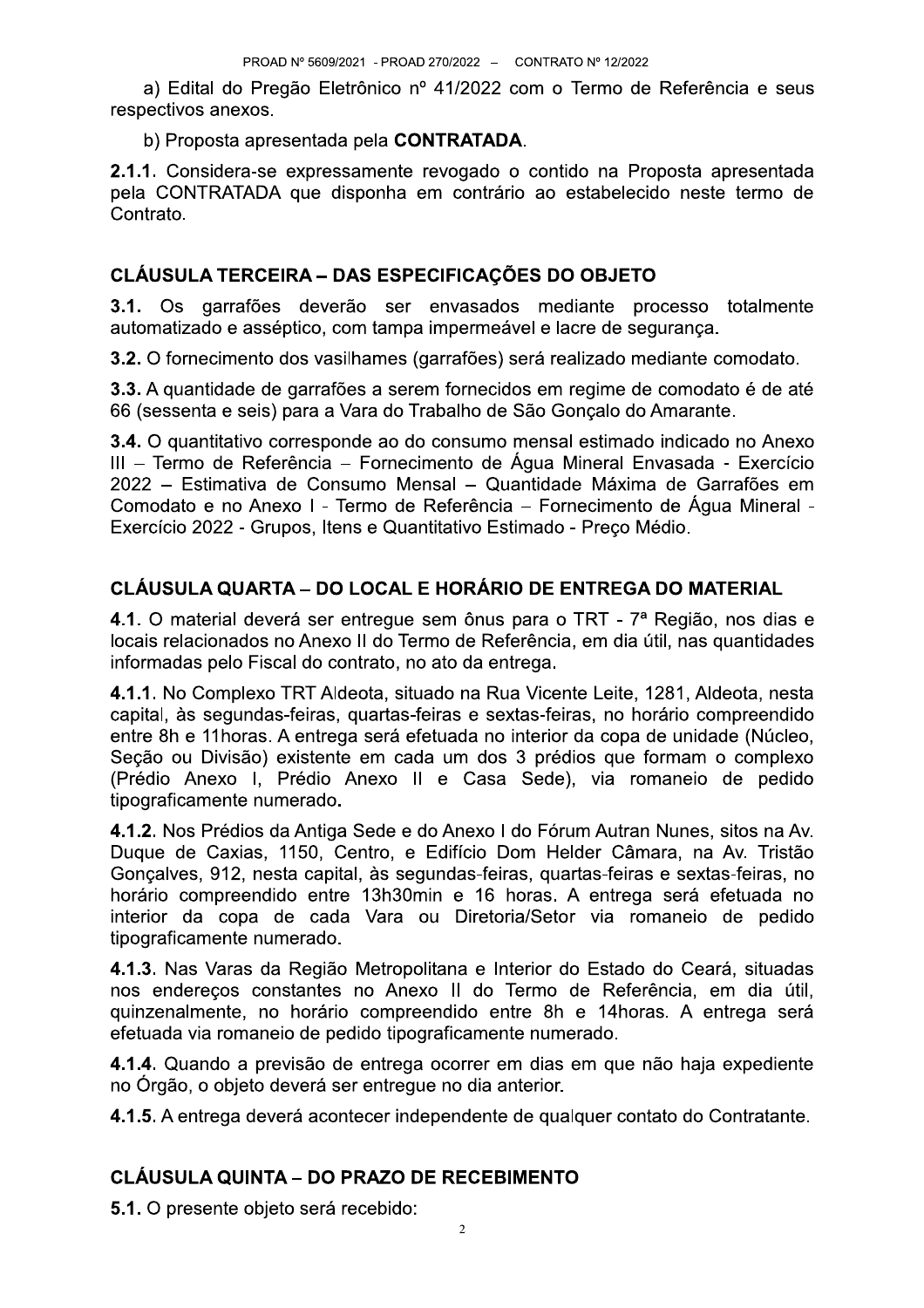a) Provisoriamente, imediatamente após a entrega via Pedido enumerado;

b) Definitivamente, em até 5 (cinco) dias úteis do recebimento da Nota Fiscal, após verificação da quantidade e da conformidade do bem entregue com as exigências estabelecidas neste termo.

5.2 O recebimento definitivo não exclui a responsabilidade da Contratada por vícios de qualidade do material empregado ou disparidade com as especificações exigidas no Termo de Referência, verificados posteriormente.

#### **CLÁUSULA SEXTA - DAS OBRIGAÇÕES DA CONTRATADA**

6.1. Antes do início da execução contratual, designar formalmente (mediante comunicação escrita) Preposto responsável por representar a CONTRATADA durante esse período:

6.2. Iniciar o fornecimento do material em até 24h (vinte e quatro horas), a contar do recebimento do Termo Contratual devidamente assinado ou Instrumento equivalente;

6.3. Fornecer água classificada como mineral natural, na forma do Decreto-Lei nº. 7.841/45, em embalagem original devidamente lacrada, sem sinais de violação ou contaminação, com rótulo padronizado aprovado pelo Departamento Nacional da Produção Mineral (DNPM), o qual deve conter nome e local da fonte, natureza da água, nome do concessionário, data e número da concessão, constante físicoquímicas, composição analítica e classificação, segundo o DNMP, volume do conteúdo, carimbo com ano e mês do engarrafamento.

6.4. Substituir os produtos considerados fora das condições de consumo – que apresentem alterações na cor, sabor e aspectos, prazo de validade e especificações, bem como os garrafões que apresentarem deterioração durante o período de sua validade no prazo máximo de 2 (dois) dias úteis, contados a partir da notificação feita pelo fiscal do contrato.

6.4.1. Apresentar o Registro da Fonte do produto ofertado, sempre que solicitado pelo FISCAL do CONTRATO.

6.5. Apresentar também, no início do CONTRATO a cada período de quatro meses, ou quando solicitado pelo CONTRATANTE, a análise físico-química e microbiológica da água mineral, emitida por laboratório credenciado pela ANVISA, às expensas da **CONTRATADA.** 

6.5.1. Em sendo comprovado, através da análise em lica ou mediante informação de Órgãos Públicos competentes, que a potabilidade da água da marca fornecida esteja comprometida, a contratada deverá substituir a marca da água mineral fornecida por outra de qualidade adequada ao consumo, conforme especificado.

6.6. Entregar o produto nas quantidades, forma, prazo e local estabelecidos no Termo de Referência.

6.6.1. Os endereços estão descritos no Anexo II - Termo de Referência (TR) -Fornecimento de Água Mineral Envasada - Exercício 2022 - Periodicidade e Locais de Entrega, podendo ser alterado caso seja realizada transferência de alguma Unidade, mediante comunicação à empresa contratada.

6.7. Atender à demanda do CONTRATANTE durante o prazo de vigência desta contratação, mesmo que a quantidade de garrafões seja inferior ou superior à estimada neste Termo, nos limites da Lei nº. 8.666/93.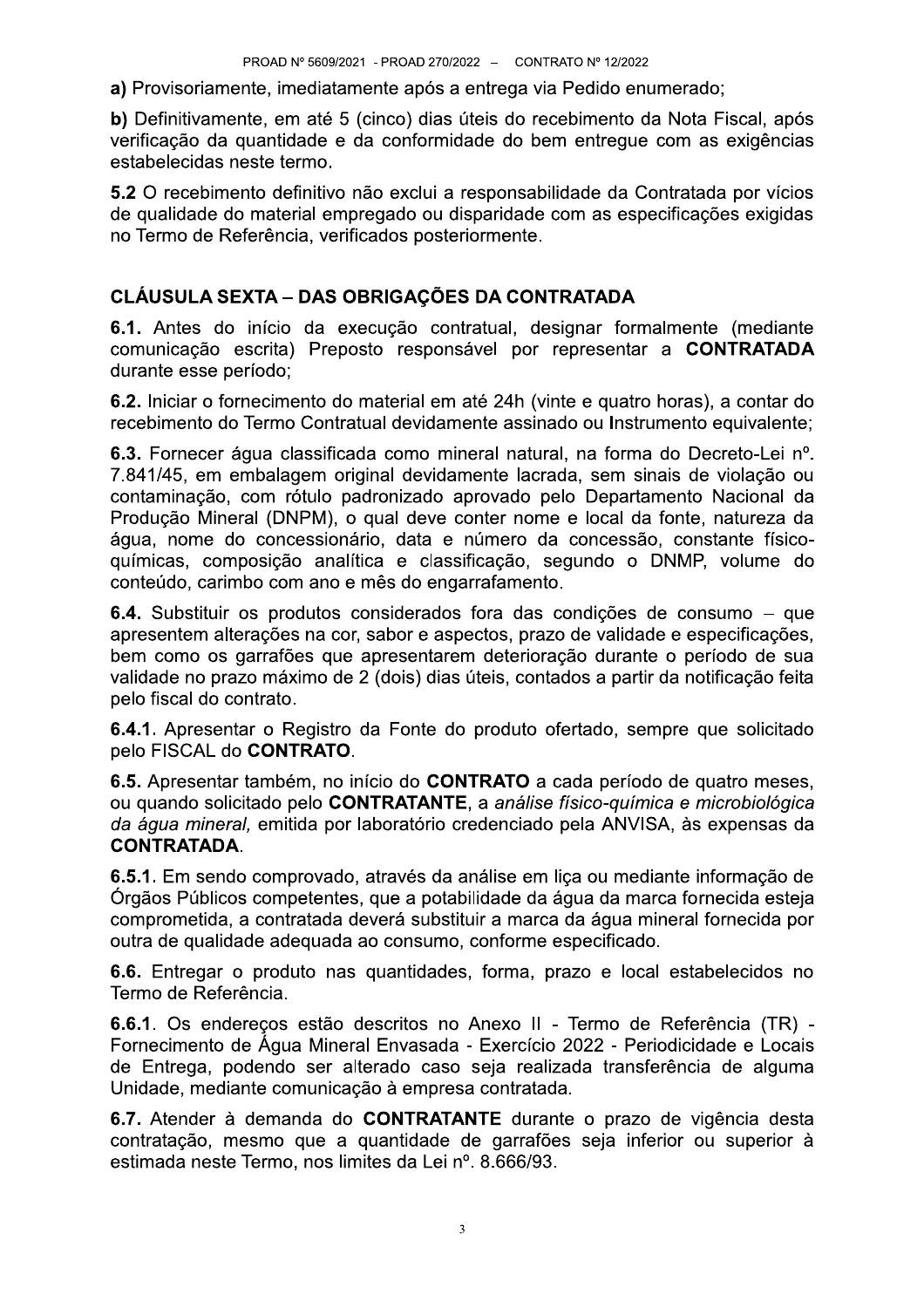6.8. Entregar, mensalmente, as Notas Fiscais acompanhadas dos Comprovantes de Fornecimento.

6.9 Entregar, em Regime de Comodato, a quantidade de garrafões estabelecida pela fiscalização, até o limite estabelecido no Anexo III - Termo de Referência (TR) -Fornecimento de Água Mineral Envasada - Exercício 2022 - Estimativa de Consumo Mensal e Anual - Quantidade Máxima de Garrafões em Comodato. Esta quantidade será entregue por ocasião do início da execução contratual.

6.10. Recolher, após o último mês do CONTRATO, todos os vasilhames fornecidos em regime de comodato.

6.11. Não transferir, sob nenhum pretexto, sua responsabilidade para outras entidades, sejam fabricantes, técnicos e outros.

6.12. Reparar ou corrigir, às suas expensas, no todo ou em parte, o objeto do **CONTRATO** em que se verifiquem vícios, defeitos ou incorreções.

6.13. Manter, durante toda a execução do CONTRATO, todas as condições de habilitação.

6.14. Atender aos critérios de sustentabilidade, de acordo com o Guia de Contratações Sustentáveis da Justica do Trabalho, aprovado pela Resolução CSJT nº. 310/2021:

6.14.1. Os produtos devem atender às características e procedimentos regulamentados nas resoluções ANVISA nº 275/2005;

6.14.2. Conforme as portarias DNPM nº 387/2008 e nº 128/2011, os vasilhames devem atender às normas constantes da ABNT NBR 14222:2013 E 14328:2011, que dispõem sobre embalagem plástica para água mineral e potável de mesa - garrafão retornável. Devem, ainda, trazer impressa a data limite de 3 (três) anos de sua vida útil e o número de certificação da embalagem que atesta a sua conformidade com as normas técnicas acima referidas, bem como o nome do instituto técnico responsável pela emissão do certificado;

6.14.3. Os rótulos dos produtos devem possuir as informações previstas na Portaria MME nº470/1999.

# **CLÁUSULA SÉTIMA - DAS OBRIGAÇÕES DO CONTRATANTE**

7.1. Formalizar a Ata de Registro de Preços - ARP e o Termo de Contrato ou Instrumento equivalente.

7.2. Emitir a Nota de Empenho.

7.3. Proporcionar todas as facilidades indispensáveis ao bom cumprimento das obrigações contratuais.

7.4. Eventualmente, o TRT poderá verificar "in loco" o processo de envasamento da água mineral, a fim de constatar o processo automatizado e asséptico no envasamento das embalagens.

7.5. Atestar as Notas Fiscais para efeito de pagamento.

7.6. Efetuar os pagamentos na forma e no prazo estabelecido neste Termo.

7.7. Previamente à Contratação a Administração realizará Consulta ao SICAF. Cadastro Nacional de Empresas Inidôneas e Suspensas - CEIS, Cadastro Nacional de Condenações Cíveis por Atos de Improbidade Administrativa, mantido pelo Conselho Nacional de Justica (CNJ) e Lista de Inidôneos mantida pelo Tribunal de Contas da União (TCU) para identificar possível suspensão temporária de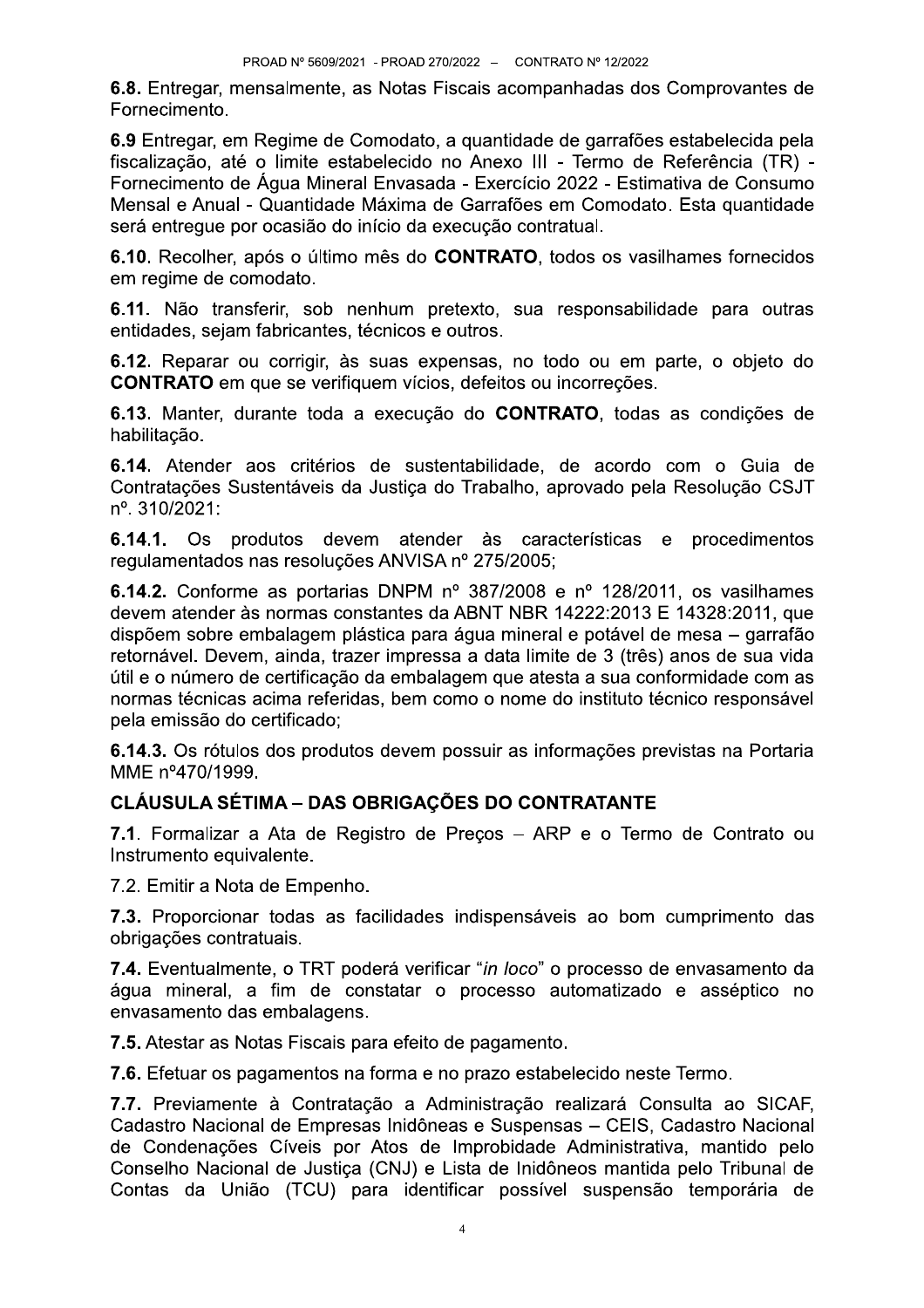participação em licitação, no âmbito do órgão ou entidade, proibição de contratar com o Poder Público, bem como ocorrências impeditivas indiretas, e nos termos do art. 6°. III. da Lei nº 10.522, de 19 de julho de 2002. Consulta Prévia ao CADIN.

#### CLÁUSULA OITAVA - DA PROTEÇÃO DE DADOS PESSOAIS - Lei nº 13.709/2018 - LGPD

8.1 - Em observação às determinações constantes da Lei nº 13.709, de 14 de agosto de 2018 – LEI GERAL DE PROTEÇÃO DE DADOS (LGPD), o **CONTRATANTE** e a **CONTRATADA** se comprometem a proteger os direitos fundamentais de liberdade e de privacidade e o livre desenvolvimento da personalidade da pessoa natural, relativos ao tratamento de dados pessoais, inclusive nos meios digitais, garantindo que:

8.1.1 - O tratamento de dados pessoais dar-se-á de acordo com as bases legais previstas nas hipóteses dos Arts. 7º e/ou 11 da Lei 13.709/2018 às quais se submeterão os serviços, e para propósitos legítimos, específicos, explícitos e informados ao titular;

8.1.2 - O tratamento seja limitado às atividades necessárias ao atingimento das finalidades de execução do objeto do contrato, utilizando-os, quando seja o caso, em cumprimento de obrigação legal ou regulatória, no exercício regular de direito, por determinação judicial ou por requisição da Autoridade Nacional de Proteção de Dados (ANPD);

8.1.3 - Em caso de necessidade de coleta de dados pessoais indispensáveis à própria prestação do serviço/aquisição de bens, esta será realizada mediante prévia aprovação da CONTRATANTE, responsabilizando-se a CONTRATADA por obter o consentimento dos titulares (salvo nos casos em que opere outra hipótese legal de tratamento). Os dados assim coletados só poderão ser utilizados na execução do objeto especificado neste contrato, e, em hipótese alguma, poderão ser compartilhados ou utilizados para outros fins;

8.1.3.1 - Eventualmente, as partes podem aiustar que a CONTRATADA será responsável por obter o consentimento dos titulares, observadas as demais condicionantes do item 8.1.3 acima;

8.1.4 - Os dados obtidos em razão desse contrato serão armazenados em um banco de dados seguro, com garantia de registro das transações realizadas na aplicação de acesso (log) e adequado controle de acesso baseado em função (role based access control) e com transparente identificação do perfil dos credenciados, tudo estabelecido como forma de garantir inclusive a rastreabilidade de cada transação e a franca apuração, a qualquer momento, de desvios e falhas, vedado o compartilhamento desses dados com terceiros;

8.1.5 - Encerrada a vigência do contrato ou não havendo mais necessidade de utilização dos dados pessoais, sejam eles sensíveis ou não, a CONTRATADA interromperá o tratamento dos Dados Pessoais disponibilizados pela **CONTRATANTE** e. em no máximo (30) dias, sob instruções e na medida do determinado pela CONTRATANTE, eliminará completamente os Dados Pessoais e todas as cópias porventura existentes (seja em formato digital ou físico), salvo quando a CONTRATADA tenha que manter os dados para cumprimento de obrigação legal ou outra hipótese da LGPD.

8.2 - A CONTRATADA dará conhecimento formal aos seus empregados das obrigações e condições acordadas nesta cláusula, inclusive no tocante à Política de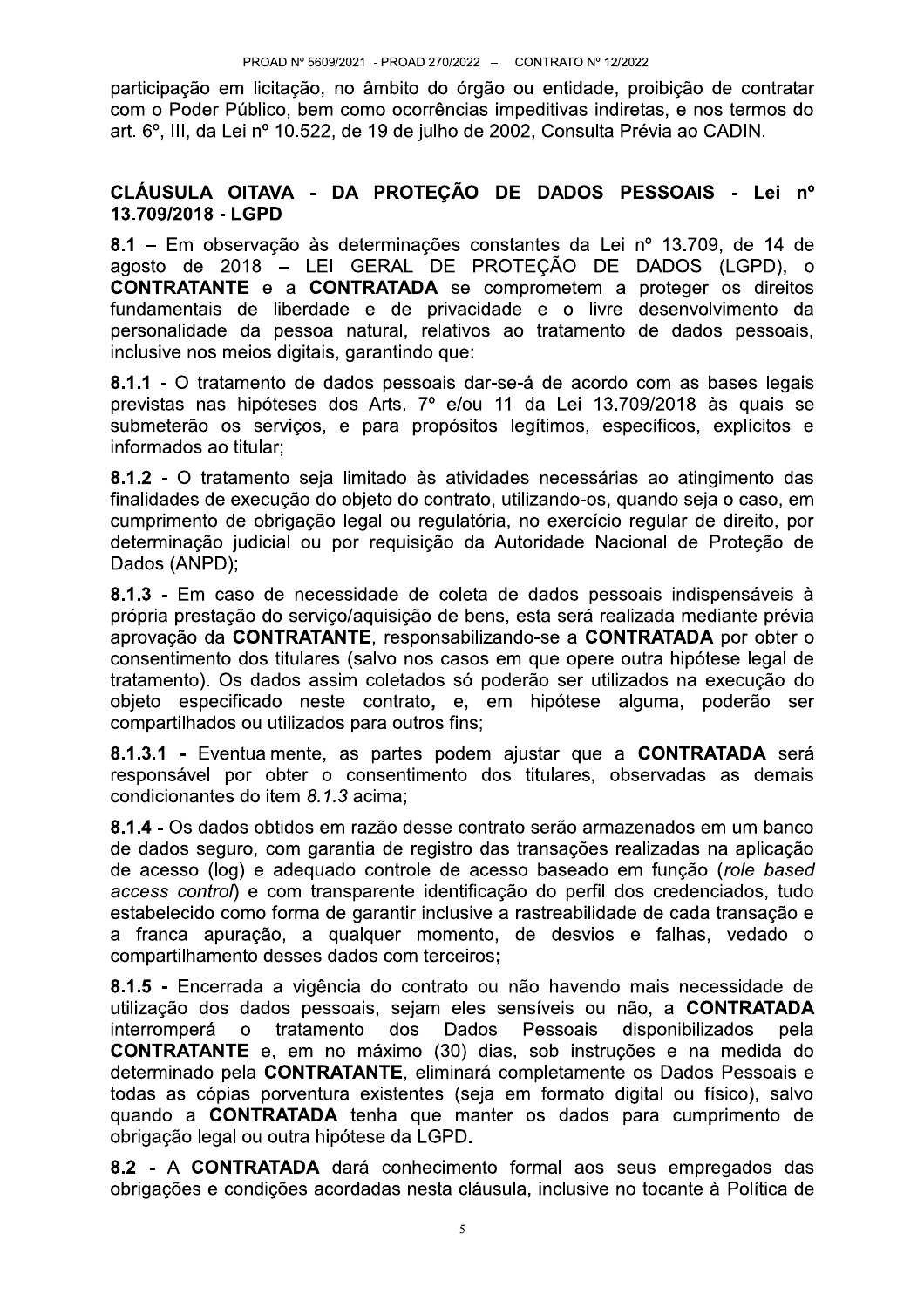Privacidade da CONTRATANTE, cujos princípios deverão ser aplicados à coleta e tratamento dos dados pessoais de que trata a presente cláusula.

8.3 - O eventual acesso, pela CONTRATADA, às bases de dados que contenham ou possam conter dados pessoais implicará para a **CONTRATADA** e para seus prepostos - devida e formalmente instruídos nesse sentido - o mais absoluto dever de sigilo, no curso do presente contrato.

8.4 - A CONTRATADA cooperará com a CONTRATANTE no cumprimento das obrigações referentes ao exercício dos direitos dos Titulares previstos na LGPD e nas Leis e Regulamentos de Proteção de Dados em vigor e também no atendimento de requisições e determinações do Poder Judiciário, Ministério Público, Órgãos de controle administrativo:

8.5 - A CONTRATADA deverá informar imediatamente à CONTRATANTE quando receber uma solicitação de um Titular de Dados, a respeito dos seus Dados Pessoais e abster-se de responder qualquer solicitação em relação aos Dados Pessoais do solicitante, exceto nas instruções documentadas da CONTRATANTE ou conforme exigido pela LGPD e Leis e Regulamentos de Proteção de Dados em vigor.

8.6 - O "Encarregado" ou "DPO" da CONTRATADA manterá contato formal com o Encarregado da **CONTRATANTE**, no prazo de 24 (vinte e quatro) horas da ocorrência de qualquer incidente que implique violação ou risco de violação de dados pessoais, para que este possa adotar as providências devidas, na hipótese de questionamento das autoridades competentes.

8.7 - A critério do Encarregado de Dados da CONTRATANTE, a CONTRATADA poderá ser provocada a colaborar na elaboração do relatório de impacto (DPIA), conforme a sensibilidade e o risco inerente do objeto deste contrato, no tocante a dados pessoais.

8.8 - Eventuais responsabilidades das partes, serão apuradas conforme estabelecido neste contrato e também de acordo com o que dispõe a Seção III do Capítulo VI, bem como Capítulo VII e Seção I do capítulo VIII da LGPD.

# CLÁUSULA NONA - DA ALTERAÇÃO SUBJETIVA

9.1 - É admissível a fusão, cisão ou incorporação da CONTRATADA com/em outra pessoa jurídica, desde que sejam observados pela nova pessoa jurídica todos os reguisitos de habilitação exigidos na licitação original; sejam mantidas as demais cláusulas e condições do contrato; não haja prejuízo à execução do objeto pactuado e haja a anuência expressa da CONTRATANTE à continuidade do contrato.

# CLÁUSULA DÉCIMA - DA GESTÃO E FISCALIZAÇÃO DO CONTRATO

10.1. A Gestão e a Fiscalização da Contratação caberão aos representantes da Administração especialmente designados. Nos impedimentos e afastamentos legais deste, suas funções serão desempenhadas por seus respectivos substitutos.

10.2. A Administração poderá alterar a designação dos gestores e fiscais, quando conveniente, sendo consignado formalmente nos autos e comunicado à Contratada, sem necessidade de elaboração de termo aditivo.

10.2.1. O recebimento de material de valor superior a R\$ 176.000,00 (cento e setenta e seis mil reais) será confiado a uma comissão de, no mínimo, 3 (três) membros, designados pela autoridade competente.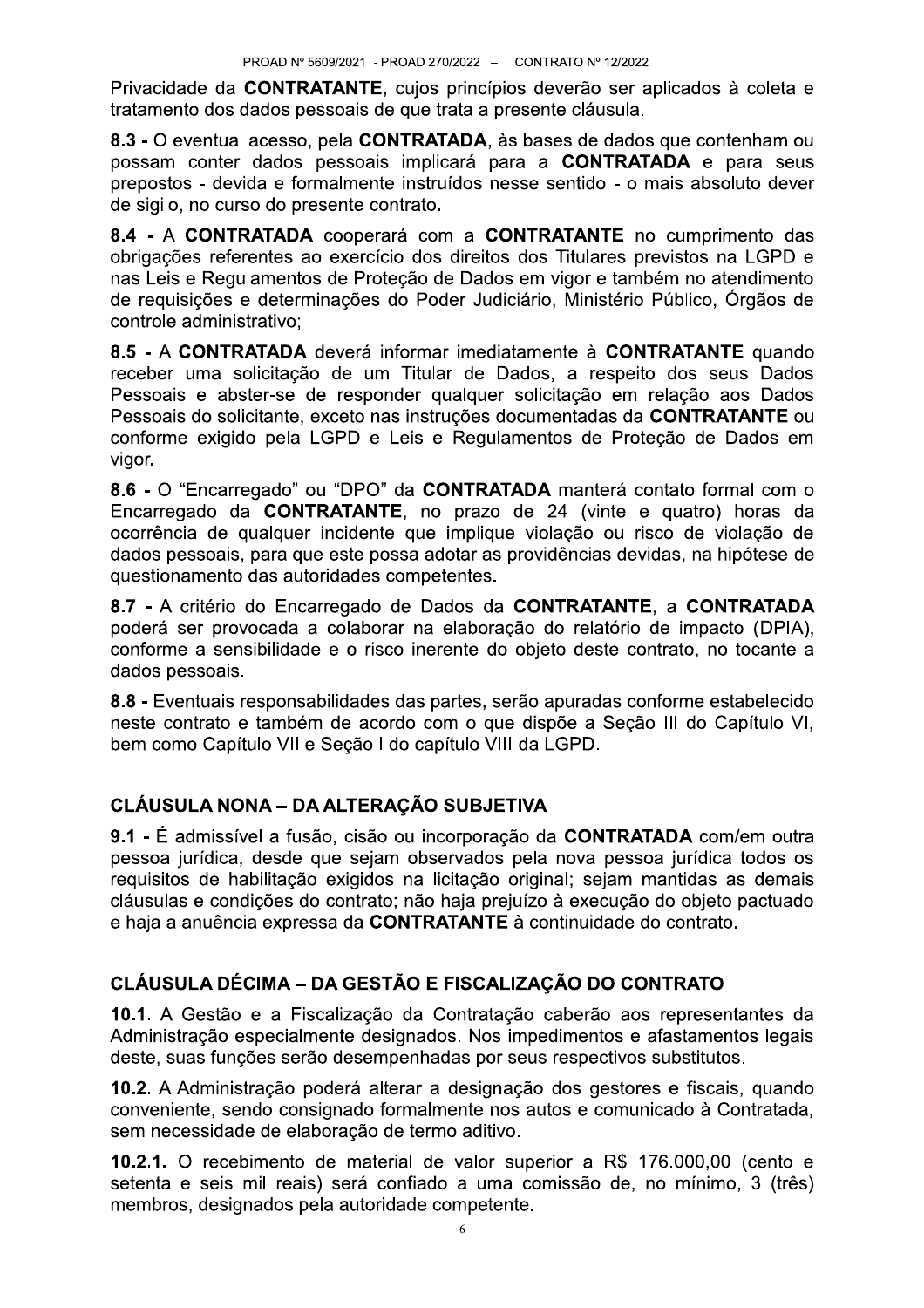10.3. Os Gestores e Fiscais designados exercerão, de forma segregada, as atribuições previstas na Resolução TRT7 nº. 8/2019 e tudo o mais que for necessário visando o adeguado acompanhamento e fiscalização da execução contratual, devendo ainda providenciar as medidas necessárias às soluções de quaisquer contratempos que porventura venham a ocorrer.

10.4. As decisões e providências que ultrapassarem a competência dos gestores e fiscais deverão ser solicitadas, em tempo oportuno, à Diretoria competente, para adocão das medidas que julgar convenientes.

10.5. A gestão e a fiscalização de que trata este item não excluem nem reduzem a responsabilidade da contratada, inclusive perante terceiros, por qualquer irregularidade, ainda que resultante de imperfeições técnicas, vícios redibitórios, ou emprego de material inadequado ou de qualidade inferior, e, na ocorrência desta, não implica em corresponsabilidade da Administração ou de seus agentes e prepostos, de conformidade com o art. 70 da Lei nº 8.666/93.

10.6. As informações e os esclarecimentos solicitados pela Contratada poderão ser prestados através dos telefones  $(85)$ 3388.9417/3388.9366.  $(85)$ 3308.5994/3308.5961 e (88) 3315-4195.

10.7. O representante da Administração anotará em registro próprio todas as ocorrências relacionadas com a execução do contrato, indicando dia, mês e ano, bem como o nome dos funcionários eventualmente envolvidos, determinando o que for necessário à regularização das falhas ou defeitos observados e encaminhando os apontamentos à autoridade competente para as providências cabíveis.

#### **CLÁUSULA DÉCIMA PRIMEIRA - DO PAGAMENTO**

11.1. O pagamento será efetuado mensalmente na conta bancária fornecida pela empresa, em até 5 (cinco) dias úteis após o Recebimento Definitivo, condicionada ao recebimento da Nota Fiscal, ocasião em que este Tribunal verificará a regularidade com a Fazenda Federal (Tributos e Contribuições Federais e Dívida Ativa da União e INSS), com a Fazenda Estadual, com o Fundo de Garantia por Tempo de Servico (FGTS), bem como a regularidade trabalhista, mediante Certidão Negativa de Débitos Trabalhistas (CNDT).

11.2. Havendo erro na apresentação da Nota Fiscal ou dos documentos pertinentes à contratação, ou, ainda, circunstância que impeça a liquidação da despesa, como, por exemplo, obrigação financeira pendente, decorrente de penalidade imposta ou inadimplência, o pagamento ficará sobrestado até que a CONTRATADA providencie as medidas saneadoras. Nesta hipótese, o prazo para pagamento iniciar-se-á após a comprovação da regularização da situação, não acarretando qualquer ônus para a **CONTRATANTE.** 

11.3. Será considerada data do pagamento o dia em que constar como emitida a Ordem Bancária para pagamento.

11.4. Antes de cada pagamento à contratada, será realizada Consulta ao SICAF para verificar a manutenção das Condições de Habilitação exigidas no Edital.

11.5. Quando do pagamento, será efetuada a retenção tributária prevista na legislação aplicável.

11.6. A CONTRATADA regularmente optante pelo Simples Nacional, nos termos da Lei Complementar nº 123/2006, não sofrerá a retenção tributária quanto aos impostos e contribuições abrangidos por aquele regime. No entanto, o pagamento ficará condicionado à apresentação de comprovação, por meio de documento oficial,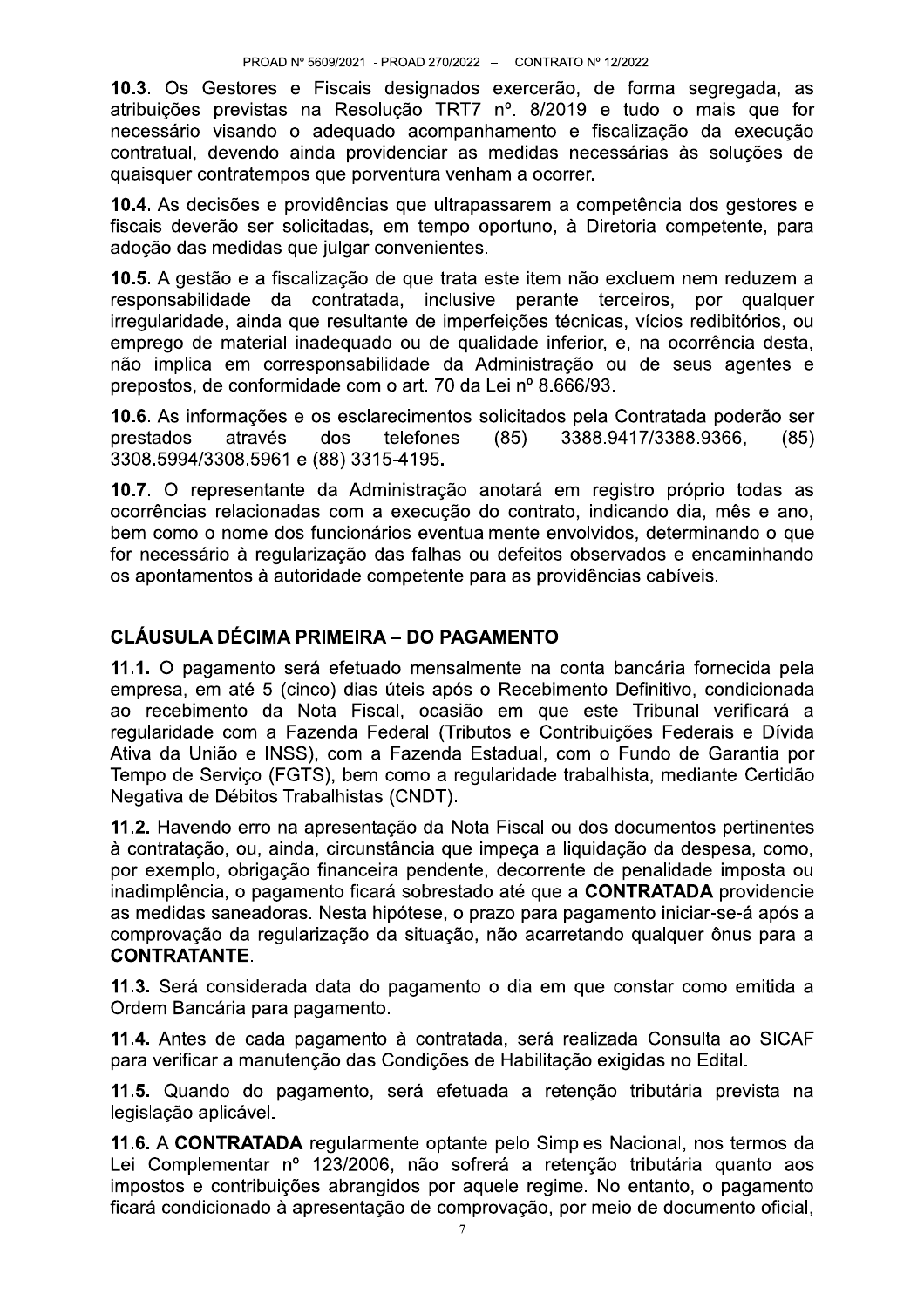de que faz jus ao tratamento tributário favorecido previsto na referida Lei Complementar.

11.7 - Nos casos de eventuais atrasos de pagamento, desde que a CONTRATADA não tenha concorrido, de alguma forma, para tanto, fica convencionado que a taxa de compensação financeira devida pelo CONTRATANTE, entre a data do vencimento e o efetivo adimplemento da parcela, é calculada mediante a aplicação da seguinte fórmula:

 $EM = I \times N \times VP$ , sendo:

EM = Encargos moratórios;

N = Número de dias entre a data prevista para o pagamento e a do efetivo pagamento;

I = Índice de compensação financeira = 0.00016438, assim apurado:

 $I = 6/100$  $I = i/365$  $I = 0.00016438$ 365

Em que i = taxa percentual anual no valor de 6%, capitalizada diariamente em regime de juros simples.

VP = Valor da parcela em atraso.

11.8 - No caso de aplicação de multa o valor respectivo será deduzido da fatura.

# **CLÁUSULA DÉCIMA SEGUNDA - DAS SANÇÕES ADMINISTRATIVAS**

12.1. O atraso injustificado na execução do contrato sujeitará a CONTRATADA à multa de mora, no percentual de 0,5% (cinco décimos por cento) ao dia, calculada sobre o valor da quantidade entregue intempestivamente, limitada a 10% (dez por cento) do valor da contratação.

12.1.1 Se o atraso de que trata o Item 12.2 ultrapassar o prazo de 10 (dez) dias, a Administração poderá entender pela Inexecução Parcial ou Total do Contrato, conforme o caso.

12.2. Além das penalidades acima previstas, a CONTRATADA poderá incorrer nas sequintes sancões:

a) Advertência, por faltas leves, assim entendidas aquelas que não acarretarem prejuízos significativos para o CONTRATANTE;

b) Multa Compensatória, no percentual de 10% (dez por cento), calculada sobre o valor da parcela inadimplida, na hipótese de Inexecução Parcial do CONTRATO;

c) Multa Compensatória, no percentual de 10% (dez por cento), calculada sobre o valor total do CONTRATO, na hipótese de Inexecução Total;

d) Multa, no percentual de 5% (cinco por cento), calculada sobre o valor do CONTRATO, para os demais casos de descumprimento contratual;

e) Suspensão de Licitar e Impedimento de Contratar com o Órgão, Entidade ou Unidade Administrativa pela qual a Administração Pública opera e atua concretamente, pelo prazo de até 2 (dois) anos:

f) Impedimento de Licitar e Contratar com Órgãos e Entidades da União com o consequente Descredenciamento no SICAF pelo prazo de até 5 (cinco) anos;

g) Declaração de Inidoneidade para Licitar ou Contratar com a Administração Pública, enguanto perdurarem os motivos determinantes da punição ou até que seja promovida a reabilitação perante a própria autoridade que aplicou a penalidade, que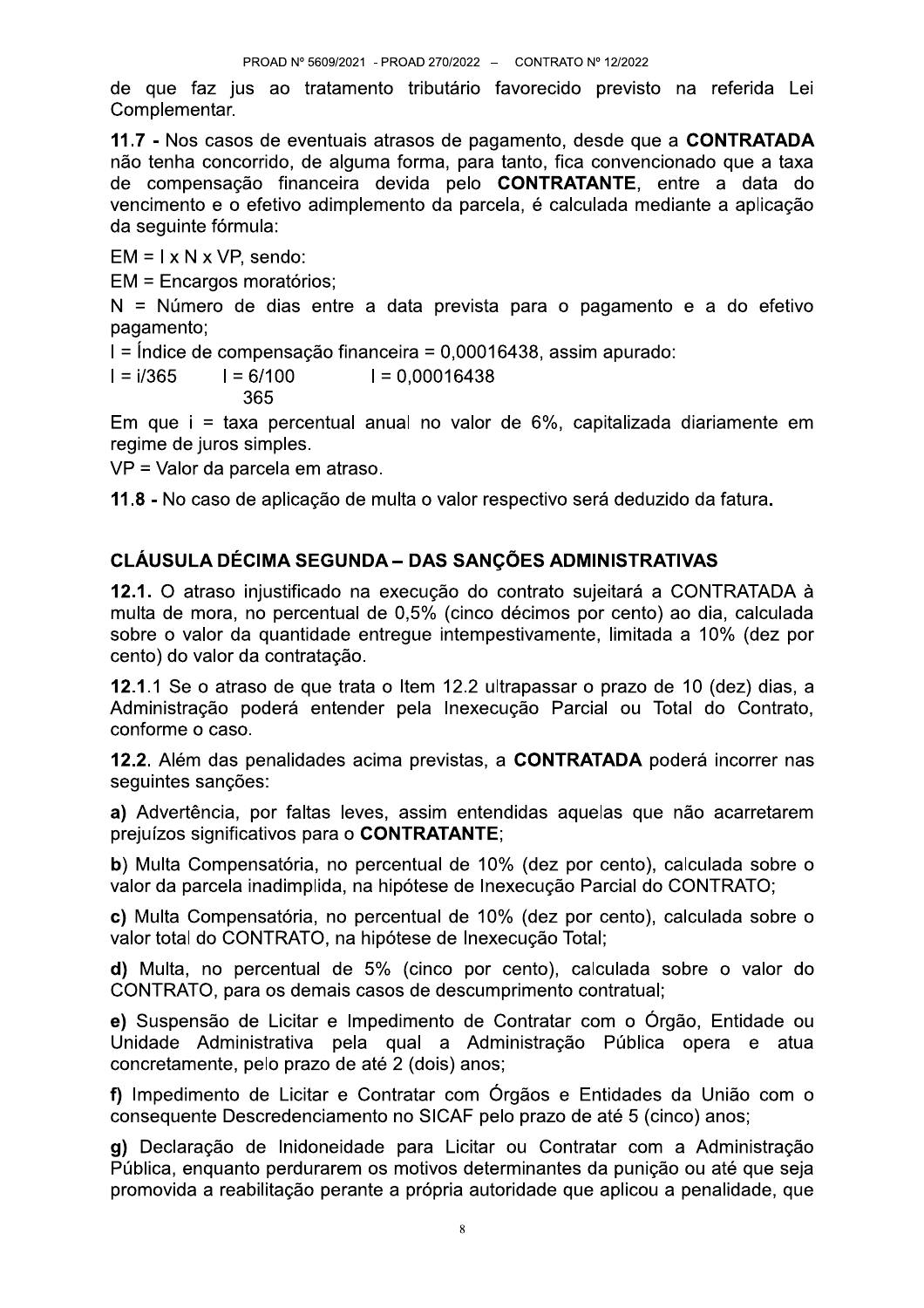será concedida sempre que a CONTRATADA ressarcir o CONTRATANTE pelos prejuízos causados.

12.3. As sanções previstas no Subitem 12.2, alíneas "a", "e", "f" e "g" poderão ser aplicadas à CONTRATADA juntamente com as de Multa, descontando-a dos pagamentos a serem efetuados.

12.4. As Multas devidas e/ou prejuízos causados à CONTRATANTE serão deduzidos dos valores a serem pagos, quando for o caso, serão inscritos na Dívida Ativa da União e cobrados judicialmente.

12.5. Caso o valor da Multa não seja suficiente para cobrir os prejuízos causados pela conduta do Licitante, a União ou Entidade poderá cobrar o valor remanescente judicialmente, conforme artigo 419 do Código Civil;

12.6. A autoridade competente, na aplicação das sanções, levará em consideração a gravidade da conduta do infrator, o caráter educativo da pena, bem como o dano causado à Administração, observado o Princípio da Proporcionalidade:

12.7. Se, durante o processo de aplicação de penalidade, houver indícios de prática de infração administrativa tipificada pela Lei nº. 12.846, de 1º de agosto de 2013, como ato lesivo à administração pública nacional ou estrangeira, cópias do processo administrativo necessárias à apuração da responsabilidade da empresa deverão ser remetidas à autoridade competente, com despacho fundamentado, para ciência e decisão sobre a eventual instauração de investigação preliminar ou Processo Administrativo de Responsabilização - PAR;

12.8. A apuração e o julgamento das demais infrações administrativas não consideradas como ato lesivo à Administração Pública nacional ou estrangeira nos termos da Lei nº 12.846, de 1º de agosto de 2013, seguirão seu rito normal na Unidade Administrativa:

12.9. O Processamento do PAR não interfere no sequimento regular dos processos administrativos específicos para apuração da ocorrência de danos e prejuízos à Administração Pública Federal resultantes de Ato Lesivo cometido por Pessoa Jurídica, com ou sem a participação de Agente Público;

12.10. A aplicação de sanções previstas neste instrumento, realizar-se-á em processo administrativo e assegurará contraditório e a ampla defesa à **CONTRATADA**, cuia intimação dar-se-á na forma da lei, inclusive através de fax ou e-mail:

12.11. As penalidades serão obrigatoriamente registradas no SICAF.

# **CLÁUSULA DÉCIMA TERCEIRA – DO VALOR DO CONTRATO**

13.1 - Dá-se a este Contrato o valor semestral de R\$ 501,60 (quinhentos e um mil, sessenta reais), de acordo com o estabelecido no Anexo I - Termo de Referência (TR) - Fornecimento de Água Mineral Envasada - Exercício 2022 - Grupos, Itens e Quantitativos Estimados - Preço Médio, conforme abaixo:

| <b>GRUPO 01</b>                             |                                                                                                                                                                                                                                                                                                    |            |                |            |
|---------------------------------------------|----------------------------------------------------------------------------------------------------------------------------------------------------------------------------------------------------------------------------------------------------------------------------------------------------|------------|----------------|------------|
| item                                        | descrição                                                                                                                                                                                                                                                                                          | Quantidade | valor unitário | valor      |
|                                             |                                                                                                                                                                                                                                                                                                    |            |                | empenhado  |
| 02                                          | Fornecimento parcelado de água mineral, para o Exercício de 2022,<br>envasada em GARRAFÕES DE POLITEREFTALATO DE ETILENO -<br>PET, DE 20 LITROS com tampa impermeável e lacre de segurança,<br>com entrega de vasilhames em regime de comodato. Vara do<br>Trabalho de São Gonçalo do Amarante/CE. | 66         | <b>R\$7.60</b> | R\$ 501.60 |
| Localidade: São Gonçalo do Amarante - Ceará |                                                                                                                                                                                                                                                                                                    |            |                |            |
| VALOR CONTRATADO DO GRUPO 01 - ITEM 7       |                                                                                                                                                                                                                                                                                                    |            |                | R\$ 501,60 |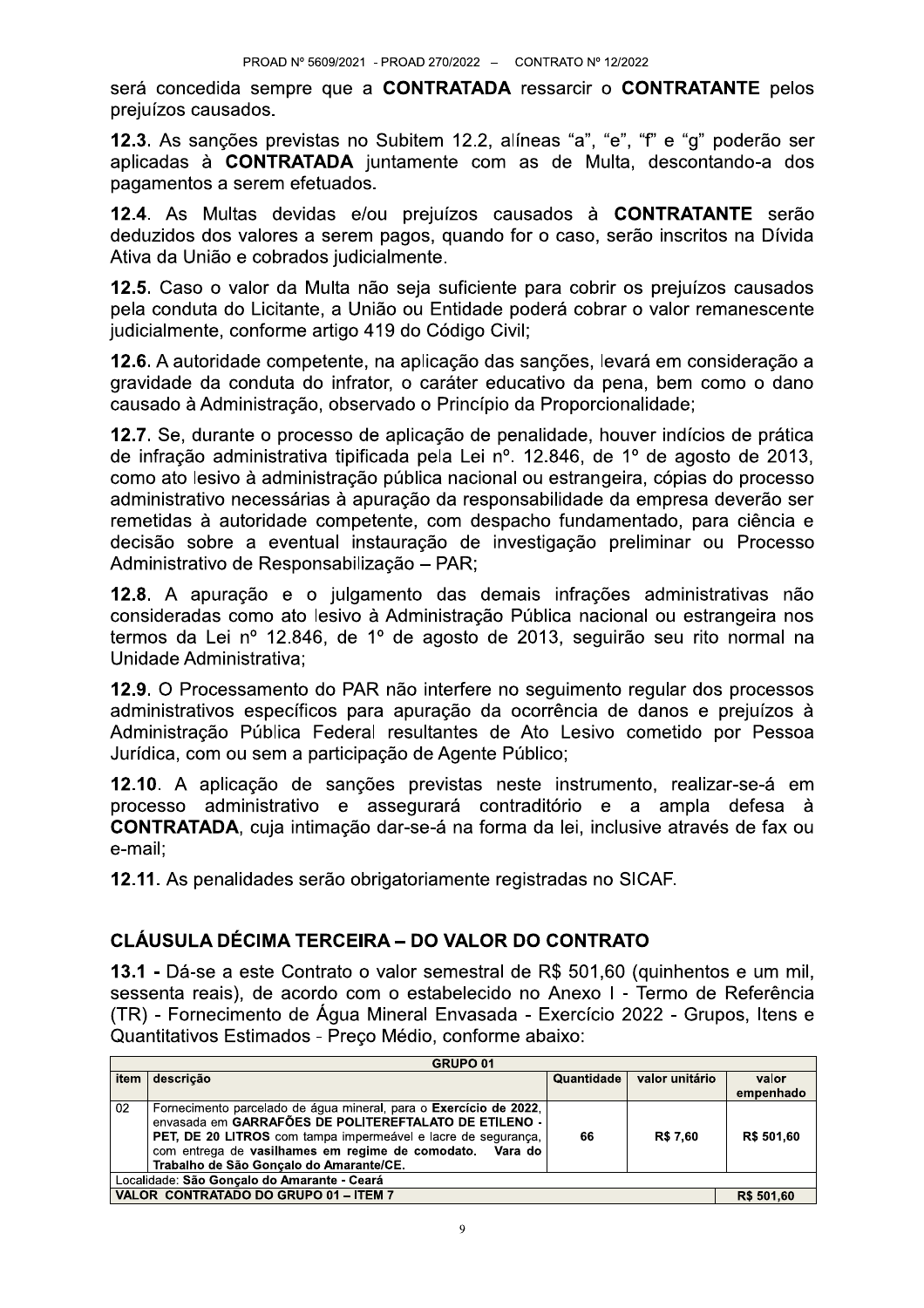13.2. No preco ofertado deverão estar incluídos todos os custos com os equipamentos, eventuais materiais, transporte, alimentação e demais despesas com pessoal, bem como todos os tributos, fretes, seguros e demais encargos necessários à plena e completa execução do servico.

### CLÁUSULA DÉCIMA QUARTA – DO REAJUSTE DO VALOR DO CONTRATO

14.1. Os preços são fixos e irreajustáveis no prazo de um ano, contado da data limite para a apresentação das Propostas.

14.1.1. Dentro do prazo de vigência do CONTRATO e mediante solicitação da **CONTRATADA**, os preços contratados poderão sofrer reajuste após o interregno de um ano, aplicando-se o índice IPCA exclusivamente para as obrigações iniciadas e concluídas após a ocorrência da anualidade.

14.2. Nos reajustes subsequentes ao primeiro, o interregno mínimo de um ano será contado a partir dos efeitos financeiros do último reajuste, quando for o caso.

14.3. No caso de atraso ou não divulgação do índice de reajustamento, o **CONTRATANTE** pagará à **CONTRATADA** a importância calculada pela última variação conhecida, liquidando a diferença correspondente, tão logo seja divulgado o respectivo índice definitivo. Fica a CONTRATADA obrigada a apresentar memória de cálculo referente ao reajustamento de precos do valor remanescente, sempre que este ocorrer.

14.4. Nas aferições finais, o índice utilizado para reajuste será, obrigatoriamente, o definitivo, quando for o caso.

14.5. Caso o índice estabelecido para reajustamento venha a ser extinto ou de qualquer forma não possa mais ser utilizado, será adotado, em substituição, o que vier a ser determinado pela legislação então em vigor.

14.6. Na ausência de previsão legal quanto ao índice substituto, as partes elegerão novo índice oficial, para reajustamento do preço do valor remanescente, por meio de termo aditivo.

#### **CLÁUSULA DÉCIMA QUINTA - DA SUBCONTRATACÃO**

15.1. É vedada a subcontratação total ou parcial do objeto.

# CLÁUSULA DÉCIMA SEXTA - DA DOTAÇÃO ORÇAMENTÁRIA

16.1. As despesas decorrentes da execução deste contrato correrão à conta da rubrica 0100000, constante da atividade 339030. Nota de Empenho nº 2022NE000181.

#### **CLÁUSULA DÉCIMA SÉTIMA - DA VIGÊNCIA**

17.1. O presente contrato tem vigência a contar da data de sua assinatura até 31/12/2022.

#### CLÁUSULA DÉCIMA OITAVA - DA RESCISÃO

18.1. A CONTRATANTE poderá considerar rescindido o presente contrato, de pleno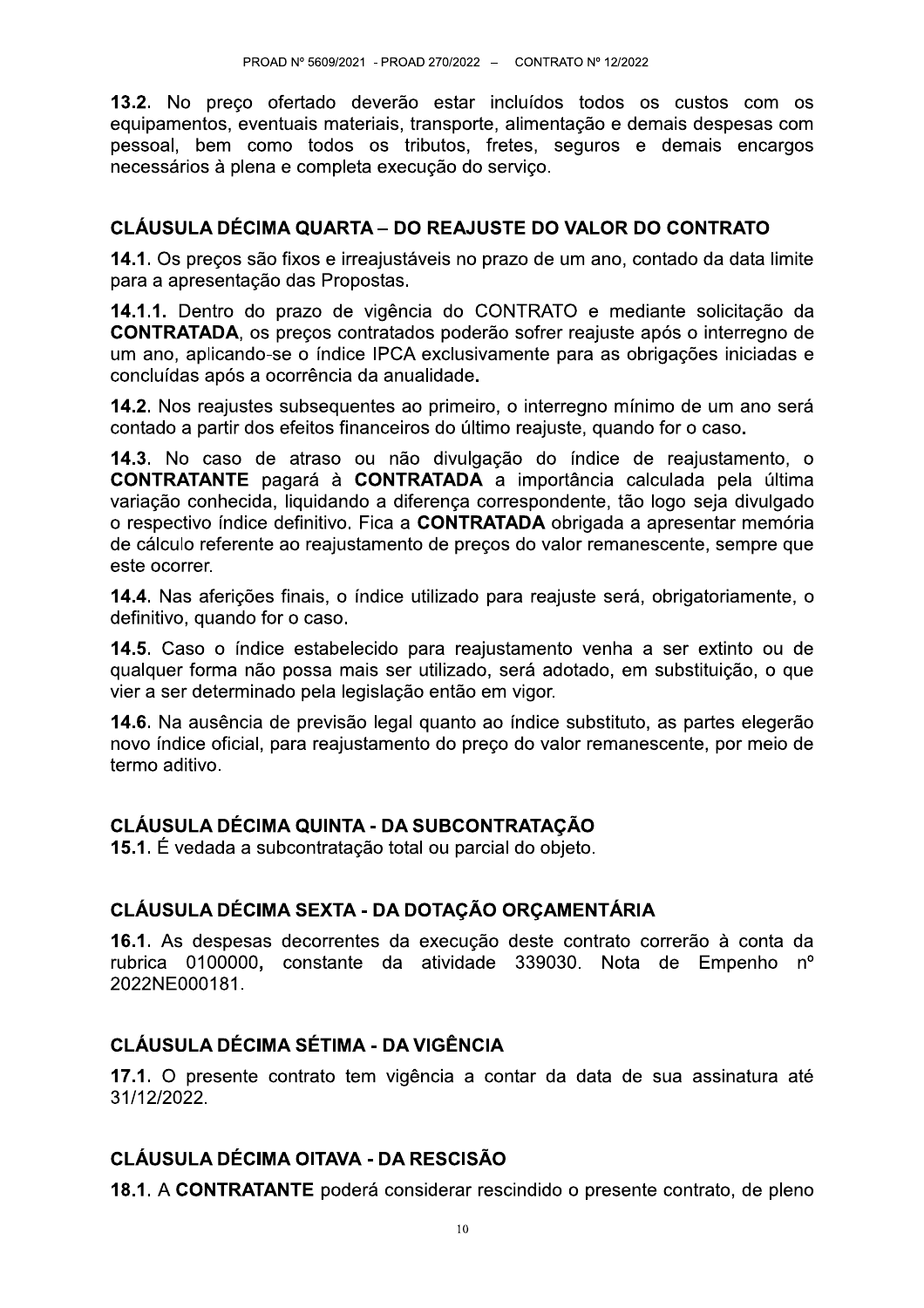direito, independentemente de interpelação judicial ou extrajudicial, nos casos e formas fixados nos artigos 78 e 79 da Lei nº 8.666/93.

18.2. Os casos de rescisão contratual serão formalmente motivados nos autos do Procedimento Administrativo, assegurados o contraditório e a ampla defesa.

18.3. A rescisão de que trata esta CLÁUSULA, exceto quando se tratar de caso fortuito, forca maior ou razões de interesse público acarretará a retenção dos créditos decorrentes deste contrato, até o limite dos prejuízos causados ao **CONTRATANTE.** 

### CLÁUSULA DÉCIMA NONA - DAS ALTERAÇÕES CONTRATUAIS

19.1. Qualquer modificação ou alteração no presente contrato será formalizada mediante termo aditivo, objetivando atender aos interesses das partes e ao objeto deste instrumento de Contrato, salvo hipótese de alterações relativas à fiscalização, que serão efetuadas sem a necessidade de termo aditivo.

19.2. Os termos aditivos são partes integrantes deste Contrato, como se nele estivessem transcritos.

#### **CLÁUSULA VIGÉSIMA - DAS DISPOSIÇÕES FINAIS**

20.1. Quaisquer requerimentos, cancelamentos, solicitações assim como a entrega do servico/objeto para fins de recebimento provisório deverão ser encaminhados por escrito ao fiscal do contrato, o qual promoverá as medidas subsequentes necessárias

20.2. Este contrato administrativo regula-se pelas suas cláusulas e pelos preceitos de direito público, aplicando-se-lhe, supletivamente, os princípios da teoria geral dos contratos e as disposições de direito privado.

20.3. Considera-se data da assinatura do contrato, para todos os efeitos, à data da aposição da última assinatura digital no presente instrumento.

# CLÁUSULA VIGÉSIMA PRIMEIRA - DA PUBLICAÇÃO

21.1. De conformidade com o disposto no art. 61, parágrafo único da Lei 8.666/93, o presente contrato será publicado na forma de extrato, no Diário Oficial da União.

#### **CLÁUSULA VIGÉSIMA SEGUNDA - DO FORO**

22.1. É competente o foro da Justica Federal. Secão Judiciária do Estado do Ceará. com exclusão de outro por mais privilegiado que seja, para dirimir quaisquer litígios oriundos do presente contrato.

E, para firmeza e como prova de assim haver entre si, ajustado e contratado, assinam o presente, em duas vias de igual teor e forma, para que produza os seus legais e jurídicos efeitos.